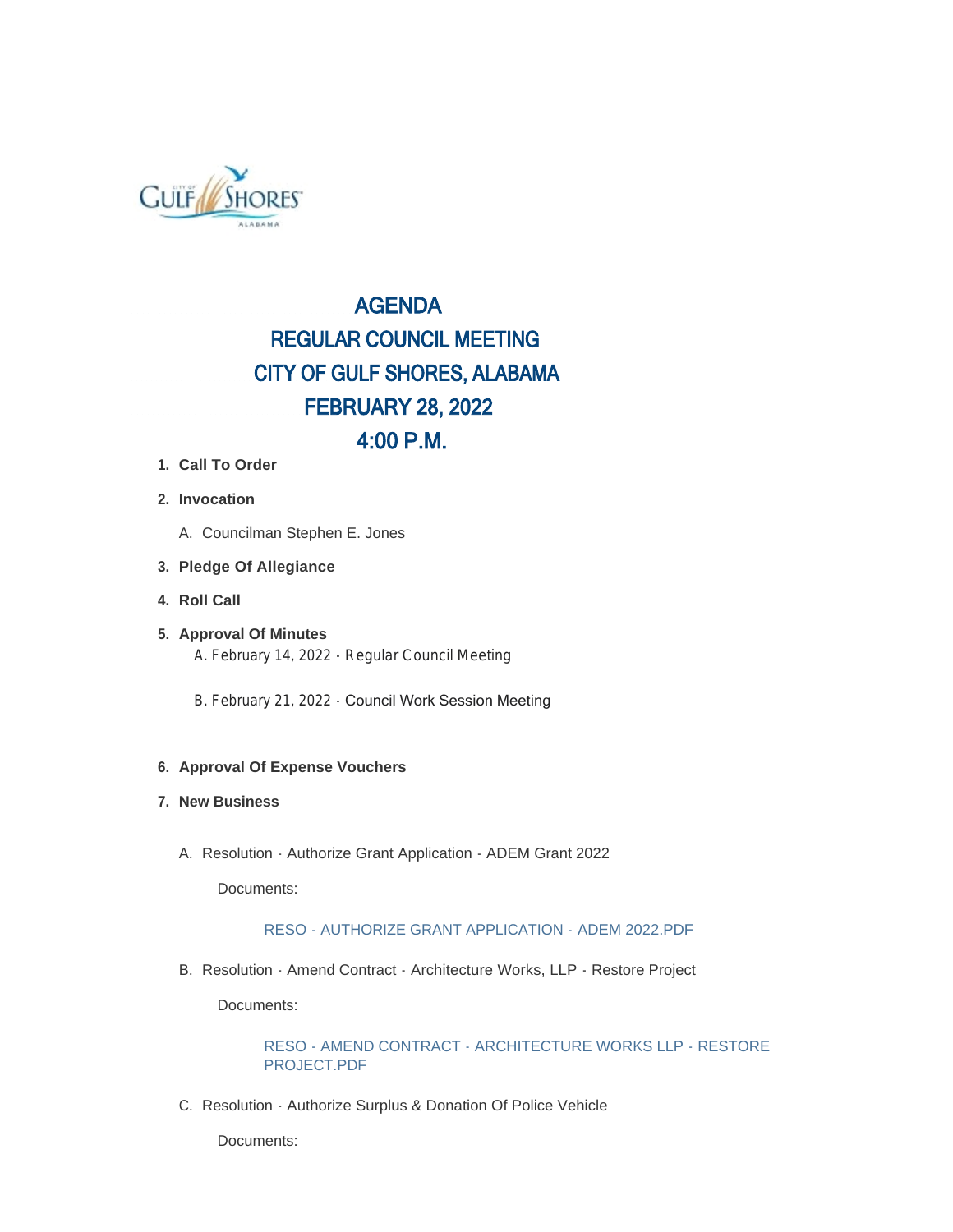- **Committee Reports 8.**
- **Staff Reports 9.**
- **Hearing Of Persons Not Listed On Formal Agenda 10.**
- **Adjourn 11.**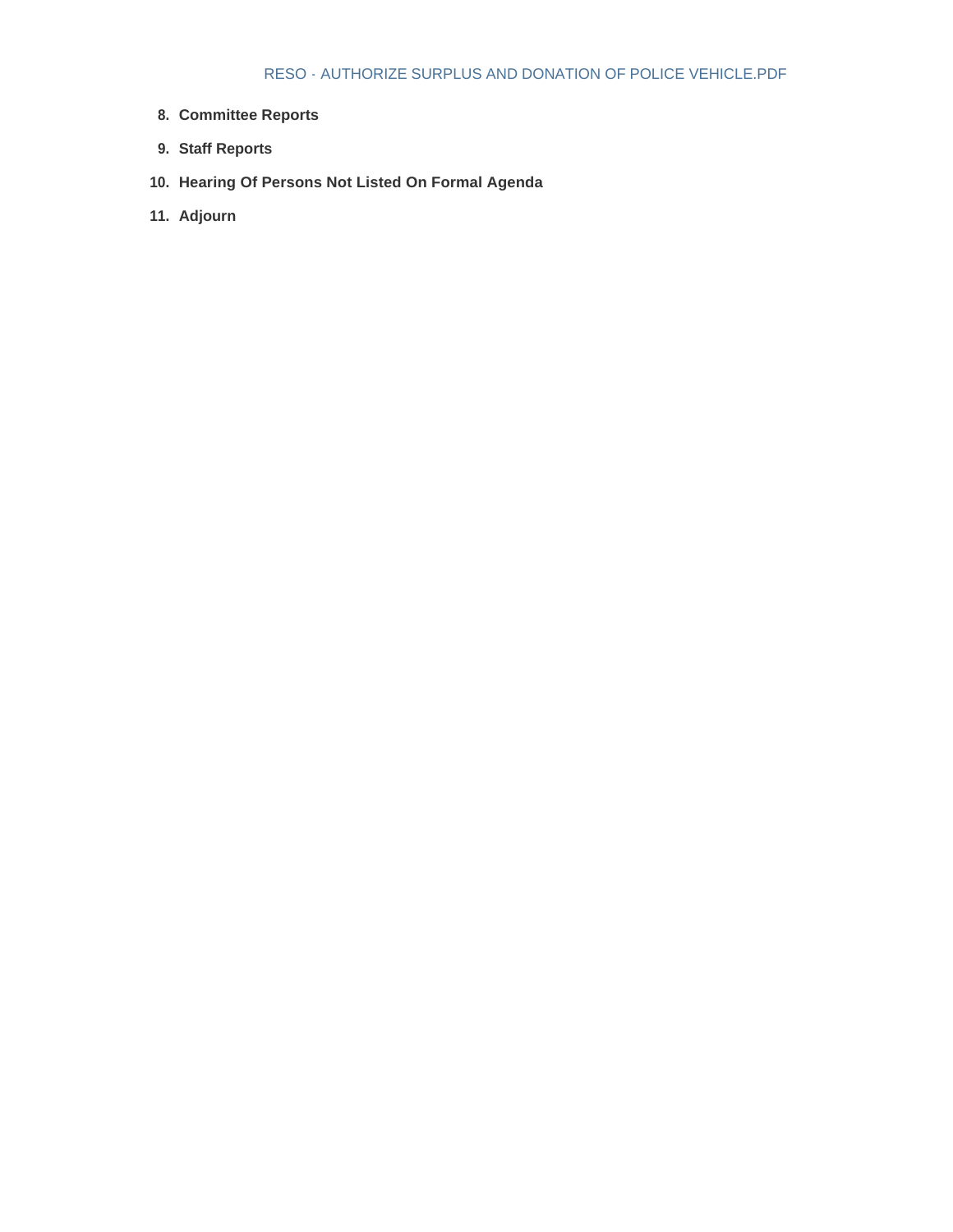### **RESOLUTION NO. -22**

### **A RESOLUTION AUTHORIZING EXECUTION OF A GRANT AGREEMENT FOR FUNDING FROM THE ALABAMA DEPARTMENT OF ENVIRONMENTAL MANAGEMENT (ADEM) RECYCLING GRANT PROGRAM FOR EQUIPMENT TO SUPPORT THE CITY'S RECYCLING CENTER IN THE AMOUNT OF \$85,228.00**

\_\_\_\_\_\_\_\_\_\_\_\_\_\_\_\_\_\_\_\_\_\_\_\_\_\_\_\_\_\_\_\_\_\_\_\_\_\_\_\_\_\_\_\_\_\_\_\_\_\_\_\_\_\_\_\_\_\_\_\_\_\_\_\_\_\_\_\_\_\_\_\_

WHEREAS, in 2014 the City of Gulf Shores established a recycling center located at 167 Parkway South, Gulf Shores, Alabama; and

WHEREAS, the City of Gulf Shores received an ADEM Recycling Grant in 2015 which funded the initial start-up of the facility; and

WHEREAS, the City's Gulf Place Revitalization Project and Leave Only Footprints Program are greatly enhanced by collection and proper disposal of recyclable materials in this high density beachfront area.

NOW THEREFORE BE IT RESOLVED BY THE CITY COUNCIL OF THE CITY OF GULF SHORES, ALABAMA, WHILE IN REGULAR SESSION ON FEBRUARY 28, 2022 as follows:

**Section 1.** That the Mayor and City Clerk are hereby authorized and directed to execute and attest, respectively, a grant agreement with the Alabama Department of Environmental Management Recycling Grant Program for the purchase of equipment to enhance the City's ongoing recycling efforts at the City Recycling Center in the amount of \$85,228.00 and further that any prior authorization and execution of said application is hereby ratified and approved; and

**Section 2.** That no City match is required.

**Section 3.** That the City of Gulf Shores understands that it will sign assurances to comply with all applicable Federal and State laws, rules and regulations.

**Section 4.** That this Resolution shall become effective upon its adoption.

ADOPTED this 28 th day of February, 2022.

Robert Craft, Mayor

 $\overline{\phantom{a}}$  ,  $\overline{\phantom{a}}$  ,  $\overline{\phantom{a}}$  ,  $\overline{\phantom{a}}$  ,  $\overline{\phantom{a}}$  ,  $\overline{\phantom{a}}$  ,  $\overline{\phantom{a}}$  ,  $\overline{\phantom{a}}$  ,  $\overline{\phantom{a}}$  ,  $\overline{\phantom{a}}$  ,  $\overline{\phantom{a}}$  ,  $\overline{\phantom{a}}$  ,  $\overline{\phantom{a}}$  ,  $\overline{\phantom{a}}$  ,  $\overline{\phantom{a}}$  ,  $\overline{\phantom{a}}$ 

ATTEST:

Wanda Parris, MMC City Clerk

\_\_\_\_\_\_\_\_\_\_\_\_\_\_\_\_\_\_\_\_\_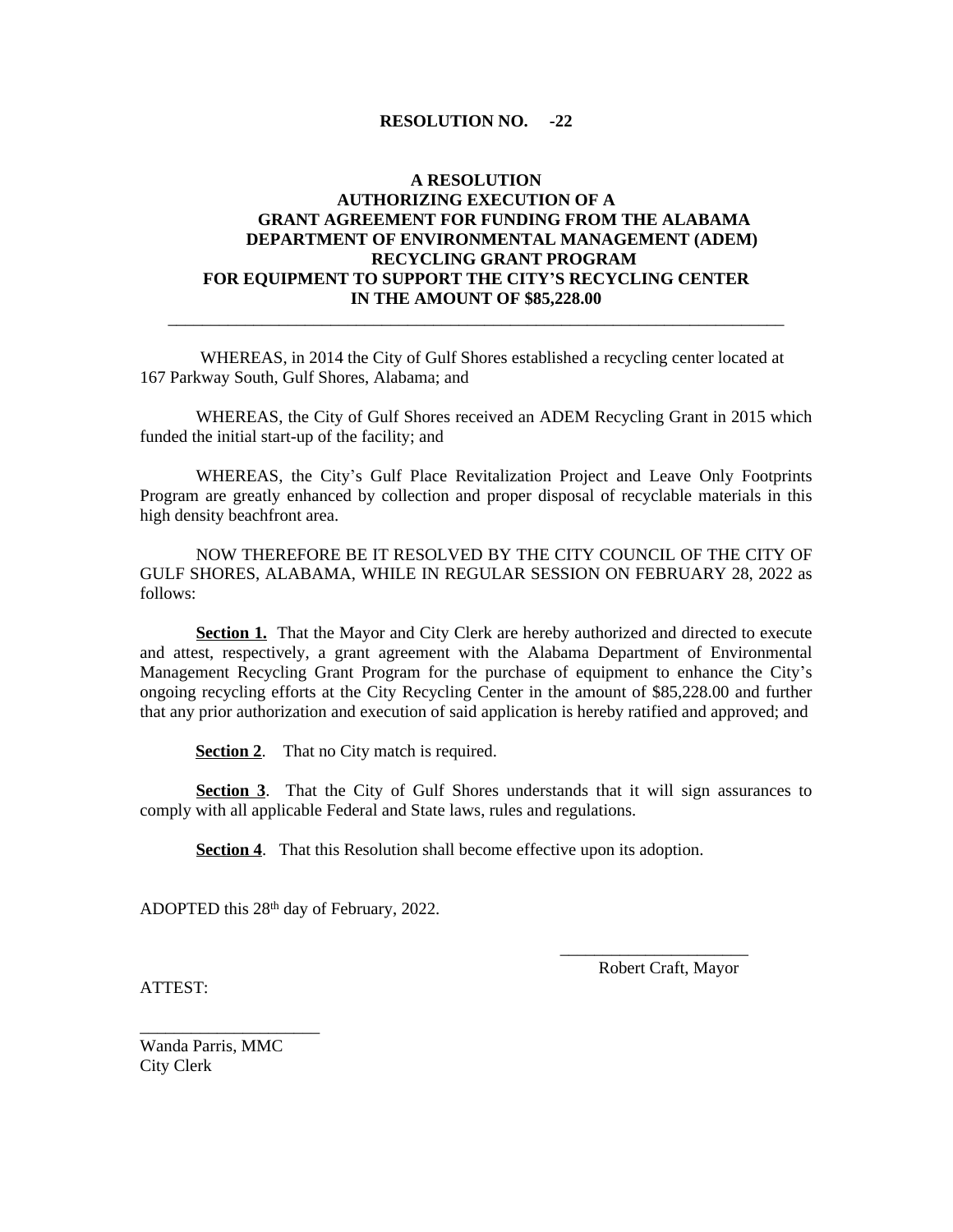### **RESOLUTION NO. -22**

# **A RESOLUTION AUTHORIZING AND DIRECTING THE MAYOR AND CITY CLERK TO EXECUTE AND ATTEST, RESPECTIVELY, AN AMENDMENT TO THE CITY'S CONTRACT WITH ARCHITECTURE WORKS, LLP, FOR ADDITIONAL DESIGN SERVICES FOR THE RESTORE-FUNDED GULF COAST CENTER FOR ECOTOURISM & SUSTAINABILITY PROJECT IN AN AMOUNT NOT TO EXCEED \$5,000**

WHEREAS, The City was awarded \$9.7M in RESTORE funding for the Gulf Coast Center for Ecotourism & Sustainability Project as part of the Alabama Gulf Coast Recovery Council's Multi-Year Implementation Plan. Phase I (\$1,020,723) of the grant agreement is for planning, engineering, and design services for the project.

WHEREAS, in 2019 the City procured professional services from Architecture Works, LLP for engineering and design for \$949,320 by the passing of Resolution 6195-19. After several stakeholder design workshops as part of the preliminary planning and schematic design phases, it was determined that additional design services in the amount of \$65,000 would be necessary to meet the project goals. Council passed resolution 6315-20 on September 14, 2020 to amend the professional services contract with Architecture Works, LLP, in an amount not to exceed \$65,000.

WHEREAS, the plans were completed and submitted to ADCNR/U.S. Treasury for review in fall 2021, and U.S. Treasury has asked for additional documentation as part of the federal environmental checklist review. Funding for this additional work is budgeted in Phase I of the grant agreement.

 WHEREAS, the amended contract will replace Architecture Works, LLP's previous contract to add additional design services identified as necessary through the planning and schematic design phases.

NOW, THEREFORE, BE IT RESOLVED BY THE CITY COUNCIL OF THE CITY OF GULF SHORES, ALABAMA, WHILE IN REGULAR SESSION ON FEBRUARY 28, 2022, as follows:

**Section 1**. That the Mayor and City Clerk be and they are hereby authorized and directed to execute and attest, respectively, a contract between the City of Gulf Shores and Architecture Works, LLP for additional design services identified as necessary through the planning and schematic design phases; in substantially the form presented to Council this date.

**Section 2.** That this amendment will bring the final cost of design services for the project to \$1,019,320. \$5,550,000 was budgeted as a receivable in FY2022 for design and construction for this project. **Costs for this project will be 100% reimbursed through the RESTORE grant.**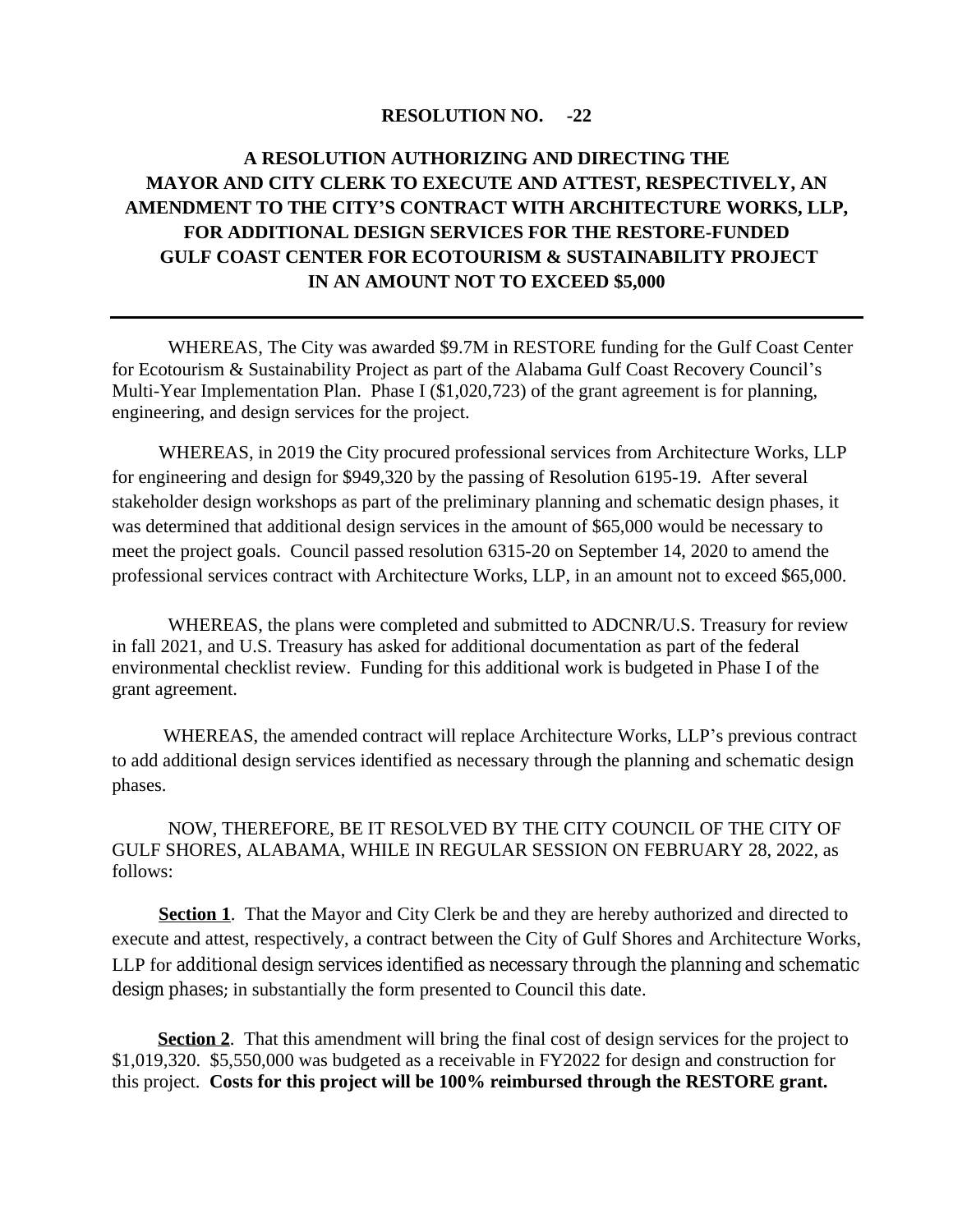**Section 3**. That this Resolution shall become effective upon its adoption.

ADOPTED this 28th day of February, 2022.

\_\_\_\_\_\_\_\_\_\_\_\_\_\_\_\_\_\_\_\_\_\_\_\_\_\_\_\_\_ Robert Craft, Mayor

ATTEST:

\_\_\_\_\_\_\_\_\_\_\_\_\_\_\_\_\_\_ Wanda Parris, MMC City Clerk

## C E R T I F I C A T E

I, Wanda Parris, MMC, City Clerk of the City of Gulf Shores, Alabama, do hereby certify that the foregoing is a true and correct copy of Resolution No. -22 (prepared by City Clerk), which Resolution was duly and legally adopted at a regular meeting of the City Council on February 28, 2022.

 $\frac{1}{2}$  , and the contract of the contract of the contract of the contract of the contract of the contract of the contract of the contract of the contract of the contract of the contract of the contract of the contract City Clerk